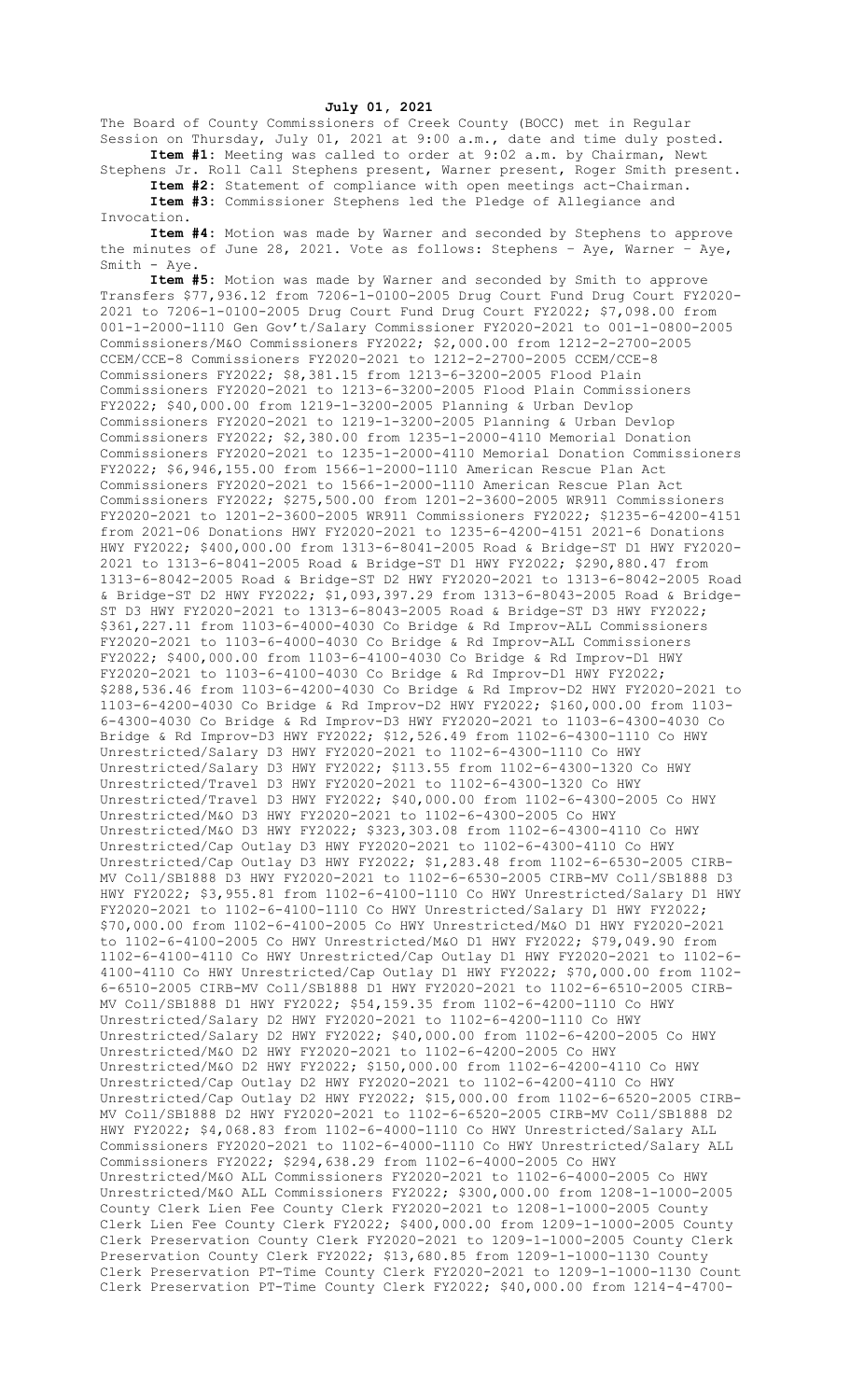2005 from SF5/Rentals Fairgrounds FY2020-2021 to 1214-4-4700-2005 SF5/Rentals Fairgrounds FY2022; \$4,652.73 from 1526-2-0400-1110 OK HWY Safety Grant Sheriff FY2020-2021 to 1526-2-0400-1110 OK HWY Safety Grant Sheriff FY2022; \$345,338.31 from 1226-2-1100-2012 from Board of Prisoners Sheriff FY2020-2021 to 1226-2-1110-2012 Board of Prisoners Sheriff FY2022; \$60,639.39 from 1226- 2-0400-1110 Salary Sheriff FY2020-2021 to 1226-2-0400-1110 Salary Sheriff FY2022; \$110,142.62 from 1226-2-0400-2005 M&O Sheriff FY2020-2021 to 1226-2- 0400-2005 M&O Sheriff FY2022; \$7,309.53 from 1226-2-0400-4110 Cap Outlay Sheriff FY2020-2021 to 1226-2-0400-4110 Cap Outlay Sheriff FY2022; \$142,379.82 from 1223-2-0400-2005 Jail Revenues Sheriff FY2020-2021 to 1223- 2-0400-2005 Jail Revenues Sheriff FY2022; \$50,141.47 from 1226-2-3500-1110 Courthouse Security Sheriff FY2020-2021 to 1226-2-3500-1110 Courthouse Security Sheriff FY2022; \$14,886.23 from 1201-2-3601-1110 E911 Salary Sheriff FY2020-2021 to 1201-2-3601-1110 E911 Salary Sheriff FY2022; \$108,599.75 from 1201-2-3601-2005 E911 Phase II Sheriff FY2020-2021 to 1201-2-3601-2005 E911 Phase II Sheriff FY2022; \$118,362.04 from 1315-2-0400-1110 Salary Sheriff FY2020-2021 to 1315-2-0400-1110 Salary Sheriff FY2022; \$686.61 from 1315-2- 0400-1310 Travel Sheriff FY2020-2021 to 1315-2-0400-1310 Travel Sheriff FY2022; \$612,114.20 from 1315-2-0400-2005 M&O Sheriff FY2020-2021 to 1315-2- 0400-2005 M&O Sheriff FY2022; \$7,319.76 from 1315-2-8034-2005 Care of Prisoner Sheriff FY2020-2021 to 1315-2-8034-2005 Care of Prisoner Sheriff FY2022; \$156,743.40 from 1217-2-0400-2017 JJC Sheriff FY2020-2021 to 1217-2- 0400-2017 JJC Sheriff FY2022; \$126,696.77 from 1317-2-0400-1110 Salary Sheriff FY2020-2021 to 1317-2-0400-1110 Salary Sheriff FY2022; \$1,405,533.72 from 1317-2-0400-2005 M&O Sheriff FY2020-2021 to 1317-2-0400-2005 M&O Sheriff FY2022; \$10,527.66 from 1317-2-0400-4110 Cap Outlay Sheriff FY2020-2021 to 1317-2-0400-4110 Cap Outlay Sheriff FY2022; \$700,000.00 from 1220-1-0600-2005 Resale/M&O CV-2 Treasurer FY2020-2021 to 1220-1-0600-2005 Resale/M&O CV-2 Treasurer FY2022; \$200,000.00 from 1220-1-0600-2005 Resale/M&O CV-2 Treasurer FY2020-2021 to 1220-1-0600-1110 Resale Payroll FY2022; Blanket Purchase Orders #001 - 379. Vote as follows: Stephens - Aye, Warner - Aye, Smith Aye.

**Item #6: DISCUSSION** of new business. (In accordance with the Open Meetings Act, Title 25 O.S. § 311(A)(9), new business defined as any matter not known about or which could not have been reasonably foreseen within 24 hours of this meeting. Mortazavi stated there was a late bid received for **Bid#21-13 Janitorial Services for both the Bristow and Sapulpa Health Department** from Jani King. It was received 6-30-21 at 10:48 a.m.

**Item #7:** Motion was made by Warner and seconded by Smith to award **Bid#21-13 Janitorial Services for both the Bristow and Sapulpa Health Department** per recommendations from Anna Stringfellow to Hometown Janitorial. Stringfellow stated they had been using Clean Scope. I have spoken to Hometown Janitorial Services, she has started her own company and used to work for another cleaning company, we would like to give them a chance and they are the lowest bid. Stephens asked Jana Thomas, Purchasing Agent if she has reviewed the vendor and all proper paperwork is complete, Thomas stated yes it all looked fine and we have evaluated the submission. Vote as follows: Stephens – Aye, Warner – Aye, Smith - Aye.

**Item #8:** Motion was made by Warner and seconded by Smith to choose payment option one for ACCO-SIG Property and Liability renewal quote for Creek County for fiscal year 2021-2022, in the amount of \$524,915.00, to be paid as follows 2/3 out of the General Fund, \$40,000.00 from Use Tax GA-2 and the remaining to be paid from T2-ALL. Stephens stated that the T2-ALL will be about \$28,275.71 short if we continued with the 2/3 General Fund and 1/3 T2- ALL, I recommend that we use \$40,000.00 from the Use Tax, so we have some cushion for any unforeseen we may have in T2-ALL. Warner stated if we pay this in one payment, we will save \$6,674.00. Vote as follows: Stephens – Aye, Warner – Aye, Smith - Aye.

**Item #9:** Motion was made by Warner and seconded by Smith to sign renewals of the following contracts for FY2021-2021 as follows: Inter-Cooperative Agreements from Creek County Home Finance Authority, Creek County Industrial Authority, Sapulpa Public Schools, Town of Kiefer, Town of Mounds, Kiefer Public Schools, Mounds Public Schools, City of Drumright, City of Mannford, City of Oilton, Allen Bowden Public Schools, Drumright Public Schools, Mannford Public Schools, Oilton Public Schools, Pretty Water Public Schools, Freedom Hill Fire Department, Oilton Fire Department, Olive Fire Department, Silver City Fire Department, Edgewater Rural Road Improvement District, Grant Street Rural Road District, Mose Meadows Rural Road Improvement District, Sunrise Rural Road Improvement District, Town of Bristow, Town of Depew, Town of Slick, Town of Kellyville, Bristow Public Schools, Depew Public Schools, Gypsy Public Schools, Kellyville Public Schools, Lone Star Public Schools, Hilltop Rural Road Improvement District, West Teel Rural Road Improvement District, Commissioner Contracts ACCO-SIG Property and Liability Insurance, Guy Engineering (On-Call) Independent Contractor, ODOT Equipment Lease **Resolution#2021-82**, USDA Wildlife Service Agreement, Muscogee Creek Nation Cooperation and Payment in Lieu of Tax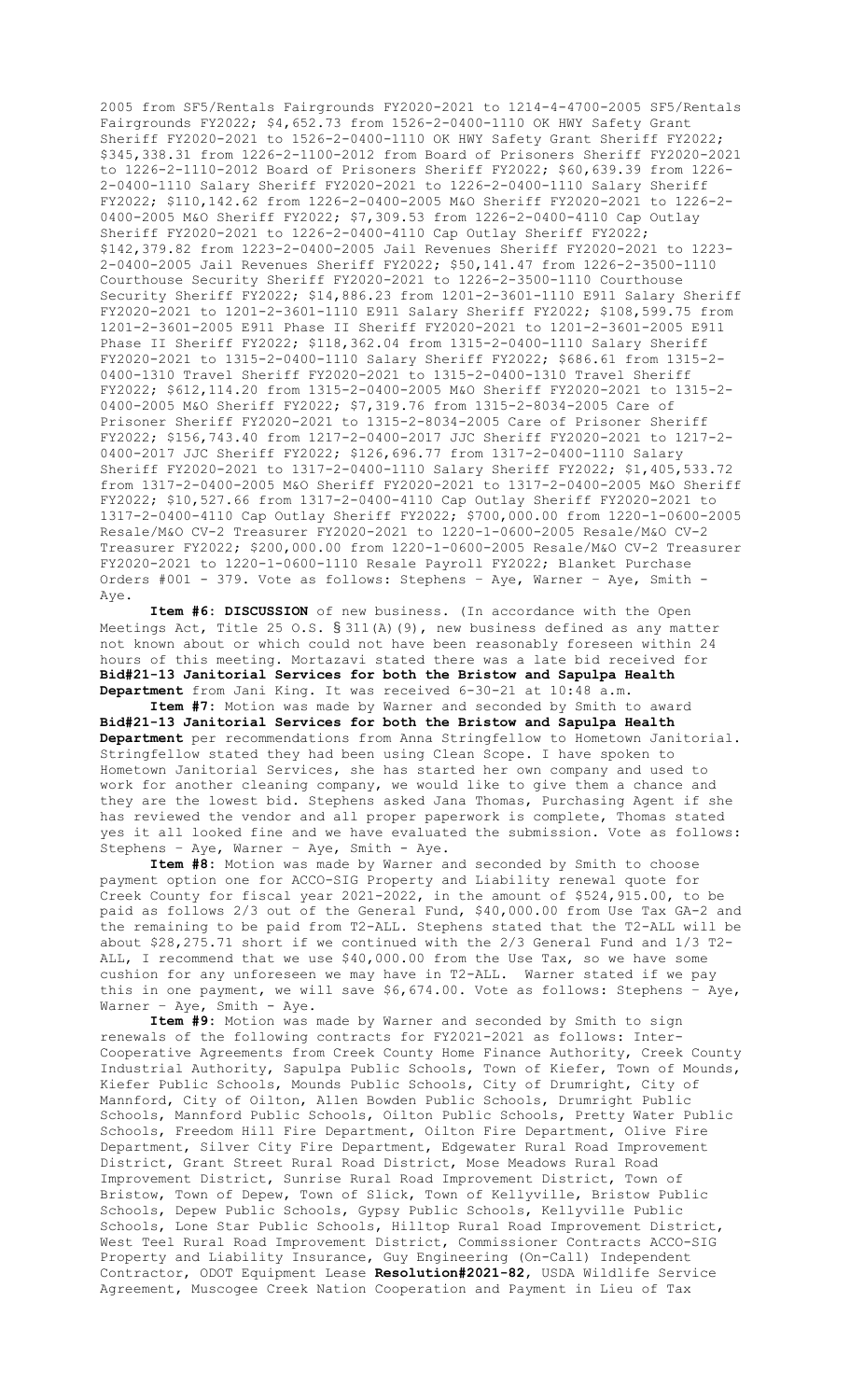Agreement, Kellpro Software and Service Agreement, Air Comfort, Inc. Maintenance Agreement, OTIS Service Contract, B&C Business Products contract, Republic Services Customer Service Agreement, American Waste Control Service Agreement Fairgrounds, American Welding Supply, Inc. Cylinder Lease Agreement, CastleCom Monthly Managed Service Agreements for all participating offices **Resolution#2021-83**, Sourcewell Cooperative Purchasing Agreement, Houston-Galveston Area Council (HGAC) Cooperative Purchasing Agreement, Buy Board Cooperative Purchasing Agreement **Resolution#2021-84**, Interlocal Purchasing System Cooperative Purchasing Agreement **Resolution#2021-85** and Omnia Partners Cooperative Purchasing Agreement **Resolution#2021-86**; Commissioners Detention Contracts Canadian County Juvenile Detention Contract, Muscogee Nation Juvenile Detention Contract, Tulsa County Juvenile Justice Contract, Sac and Fox Juvenile Detention Contract, Muscogee (Creek) Nation Intergovernmental Cooperative Detention Agreement; County Clerk Contracts Standley's Systems LLC, Brooks Jeffrey Marketing, Inc. Kellpro Software and Service Agreement; Treasurer Contracts SumnerOne Copier/printer Maintenance Agreement, LexisNexis Risk Solutions, State of Oklahoma Automated Fleet Fueling Management System, Dynamic Recruiting Specialist, LLC, Gster Cleaning, JRW, Inc., dba Financial Equipment Company, Quadient Leasing USA Inc., TM Consulting, Inc.; Assessor Contracts CLGT and AF3 Technical Solutions, LLC, CLGT and LandMark GSI Inc., AF3 Technical Solutions website and email Agreement, William B. Sisemore dba Green County Valuation Services LLC, LandMark GSI Software Support Agreement; Health Department Contracts Mark Cromwell; Clifford Power, Metro Termite and Pest Control, Metro Security USA, Shoemaker Air Conditioning, VIP Voice Services, Williams Medical Group Practice LLC, Standley Systems LLC; Sheriff's Office Contracts Bristow Public Schools, Turnkey Health Clinics, Tiger Commissary Service Agreement, Tiger Correctional Services Full Food Service Agreement, Airco Services, Inc.- Jail, Airco Services, Inc.-JJC, Firetrol Protection Systems Contract-Jail, Firetrol Protection Systems Contract-JJC, Emergency Power Systems Inc.-Jail, Emergency Power Systems Inc.-JJC , CastleCom Monthly Managed Services Contract and US Marshal Service Detention **Resolution#2021-87**. Vote as follows: Stephens – Aye, Warner – Aye, Smith - Aye.

**Item #10: DISCUSSION ONLY/NO ACTION** to consider implementing procedures for the expenditure of the Creek County Fire Department Sales Tax Funds. Stephens stated he has discussed the Insurance and Bonds with Association. I think we just ask for \$50,000.00 in bonds and that they provide liability, property and casualty insurance each year with inventory. Mortazavi asked that the Departments turn this in before they are able to spend any funds, hopefully by the end of July and then each year after with inventory. Stephens asked that Andrew Goforth, Assistant District Attorney assist with language. We do not want to ask them to carry to much, as they will only be receiving around \$50,000.00 each year, once the sales tax goes up, we can increase amount requested for bonds. There was discussion as to why we need the bonds to reduce the liability to the county. Goforth discussed that it will assist us, if we have to recover funds for funds that may have been spent incorrectly. Warner discussed that what happens if someone fails to provide the requested insurance, Goforth stated we would hold their funds in escrow until they came into compliance. The Board requested that the amendments be made in the draft policy and that Jana Thomas email the final draft to all Commissioner to review. This item will be on 7/12/21 for approval.

**Item #11:** Motion was made by Warner and seconded by Smith to enter agreement for administration of the Sales Tax Resolutions of Creek County for the Fire Department Sales Tax. Vote as follows: Stephens – Aye, Warner – Aye, Smith - Aye.

**Item #12:** Motion was made by Warner and seconded by Smith to sign **Resolution#2021-88** renewing, ratifying and affirming the Sales Tax and Financing Agreement between the Board of County Commissioners and the Public Facilities Authority for the FY2021-2022. Goforth stated this ratifies the agreement from 2019. Vote as follows: Stephens - Aye, Warner - Aye, Smith -Aye.

**Item #13:** Motion was made by Warner and seconded by Smith to sign **Resolution#2021-89** designating County Depository Banks for fiscal year 2021- 2022. Vote as follows: Stephens – Aye, Warner – Aye, Smith - Aye.

**Item #14:** Motion was made by Warner and seconded by Smith to sign **Resolution#2021-90** identifying County Requisitioning Officers for fiscal year 2021-2022. Vote as follows: Stephens – Aye, Warner – Aye, Smith - Aye.

**Item #15:** Motion was made by Warner and seconded by Smith to sign **Resolution#2021-91** identifying County Receiving Officers for fiscal year 2021-2022. Vote as follows: Stephens – Aye, Warner – Aye, Smith - Aye.

**Item #16:** Motion was made by Stephens and seconded by Warner to approve Utility Permit from Oklahoma Natural Gas Company per County Specs for natural gas pipeline by boring, size of line 2" HDPE &  $\frac{2}{3}$ " HDPE, to cross S. 54<sup>th</sup> W. Ave, S. 56<sup>th</sup> W. Ave and W. 85<sup>th</sup> St. S. approximately 0.98 miles N. and 1.94 miles E. of SH-66 & SH-364 further described as the N.E. corner of Section